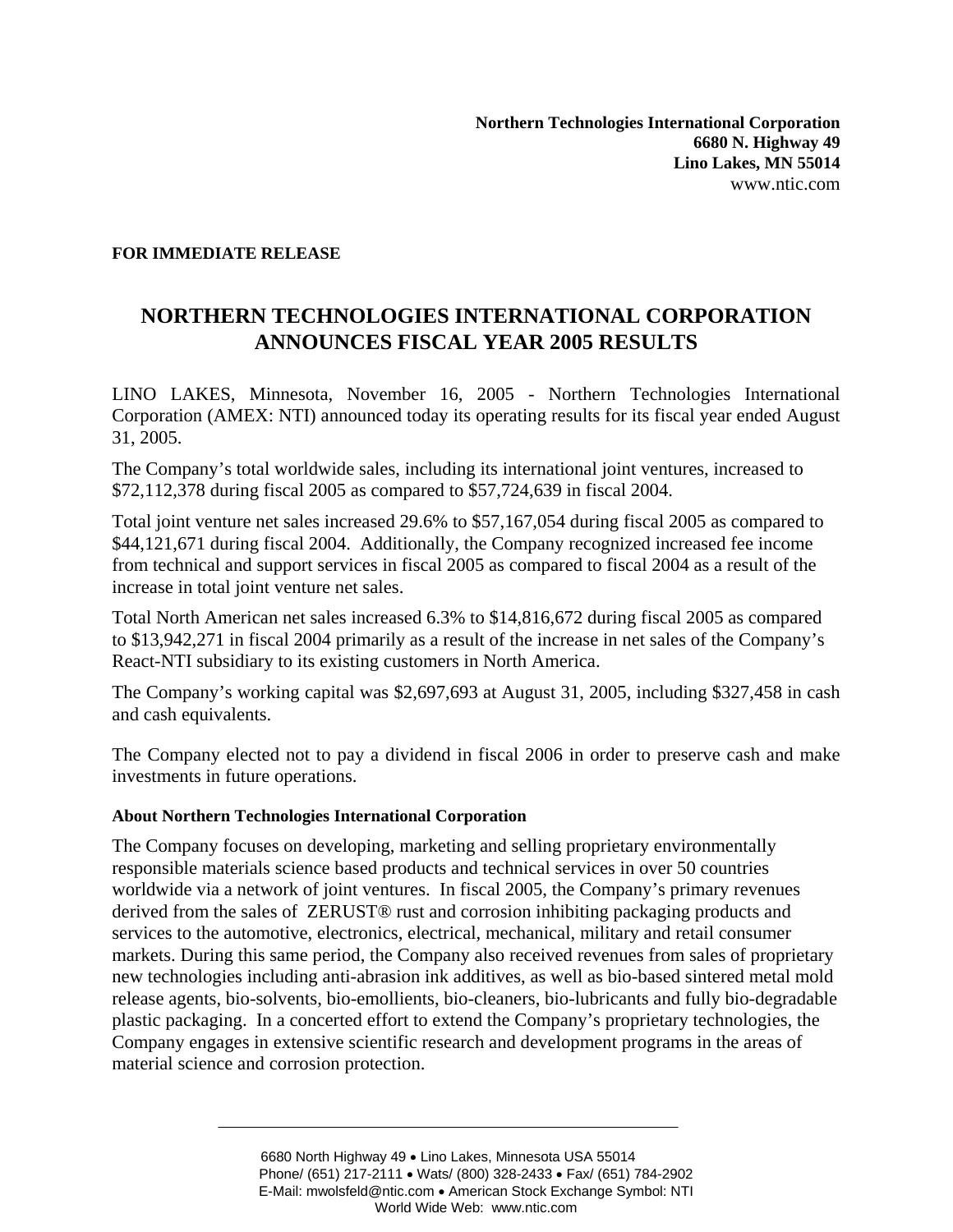## **NORTHERN TECHNOLOGIES INTERNATIONAL CORPORATION AND SUBSIDIARY**

|                                                                                 | 2005                         |              | 2004<br>(Restated)     |
|---------------------------------------------------------------------------------|------------------------------|--------------|------------------------|
| <b>NORTH AMERICAN OPERATIONS:</b><br>Net sales                                  | \$<br>14,816,672             | $\mathbb{S}$ | 13,942,271             |
| Cost of sales<br>Gross profit                                                   | 8,967,155<br>5,849,517       |              | 7,801,807<br>6,140,464 |
| Operating expense                                                               | 5,839,069                    |              | 6,201,976              |
| NORTH AMERICAN OPERATING INCOME (LOSS)                                          | 10,448                       |              | (61,512)               |
| <b>INCOME FROM ALL CORPORATE JOINT</b><br><b>VENTURES AND HOLDING COMPANIES</b> | 1,128,315                    |              | 1,103,749              |
| <b>INTEREST INCOME</b><br><b>INTEREST EXPENSE</b><br><b>MINORITY INTEREST</b>   | 96,282<br>(36,090)<br>10,326 |              | 63,734<br>119,344      |
| <b>INCOME BEFORE INCOME TAX (BENEFIT) EXPENSE</b>                               | 1,209,281                    |              | 1,225,315              |
| <b>INCOME TAX EXPENSE (BENEFIT)</b>                                             | 16,000                       |              | 189,000                |
| <b>NET INCOME</b>                                                               | \$<br>1,193,281              | \$           | 1,036,315              |
| NET INCOME PER COMMON SHARE:                                                    | \$<br>0.33                   | \$           | 0.29                   |
| WEIGHTED AVERAGE COMMON SHARES<br><b>ASSUMED OUTSTANDING:</b>                   |                              |              |                        |
| Basic                                                                           | 3,584,085                    |              | 3,610,949              |

Composite financial information from the audited and unaudited financial statements of NTIC's joint ventures carried on the equity basis is summarized as follows:

|                                                                                                            | August 31,<br>2005 | August 31,<br>2004 |
|------------------------------------------------------------------------------------------------------------|--------------------|--------------------|
| Current assets                                                                                             | \$22,949,103       | \$19,560,576       |
| Total assets                                                                                               | 30, 345, 208       | 25,726,996         |
| Current liabilities                                                                                        | 11,263,369         | 7,332,920          |
| Noncurrent liabilities                                                                                     | 2,273,927          | 2,393,543          |
| Joint ventures' equity<br>Northern Technologies International Corporation's share of                       | 16,806,617         | 16,000,580         |
| Corporate Joint Ventures' equity                                                                           | \$8,622,361        | \$7,343,932        |
|                                                                                                            | August 31,<br>2005 | August 31,<br>2004 |
| Net sales                                                                                                  | \$57,167,054       | \$44,121,671       |
| Gross profit                                                                                               | 26,503,607         | 21,298,915         |
| Net income                                                                                                 | 3,714,290          | 2,958,018          |
| Northern Technologies International Corporation's share of equity in<br>income of Corporate Joint Ventures | \$1,968,777        | \$1,521,074        |

6680 North Highway 49 • Lino Lakes, Minnesota USA 55014 Phone/ (651) 217-2111 • Wats/ (800) 328-2433 • Fax/ (651) 784-2902 E-Mail: mwolsfeld@ntic.com • American Stock Exchange Symbol: NTI World Wide Web: www.ntic.com